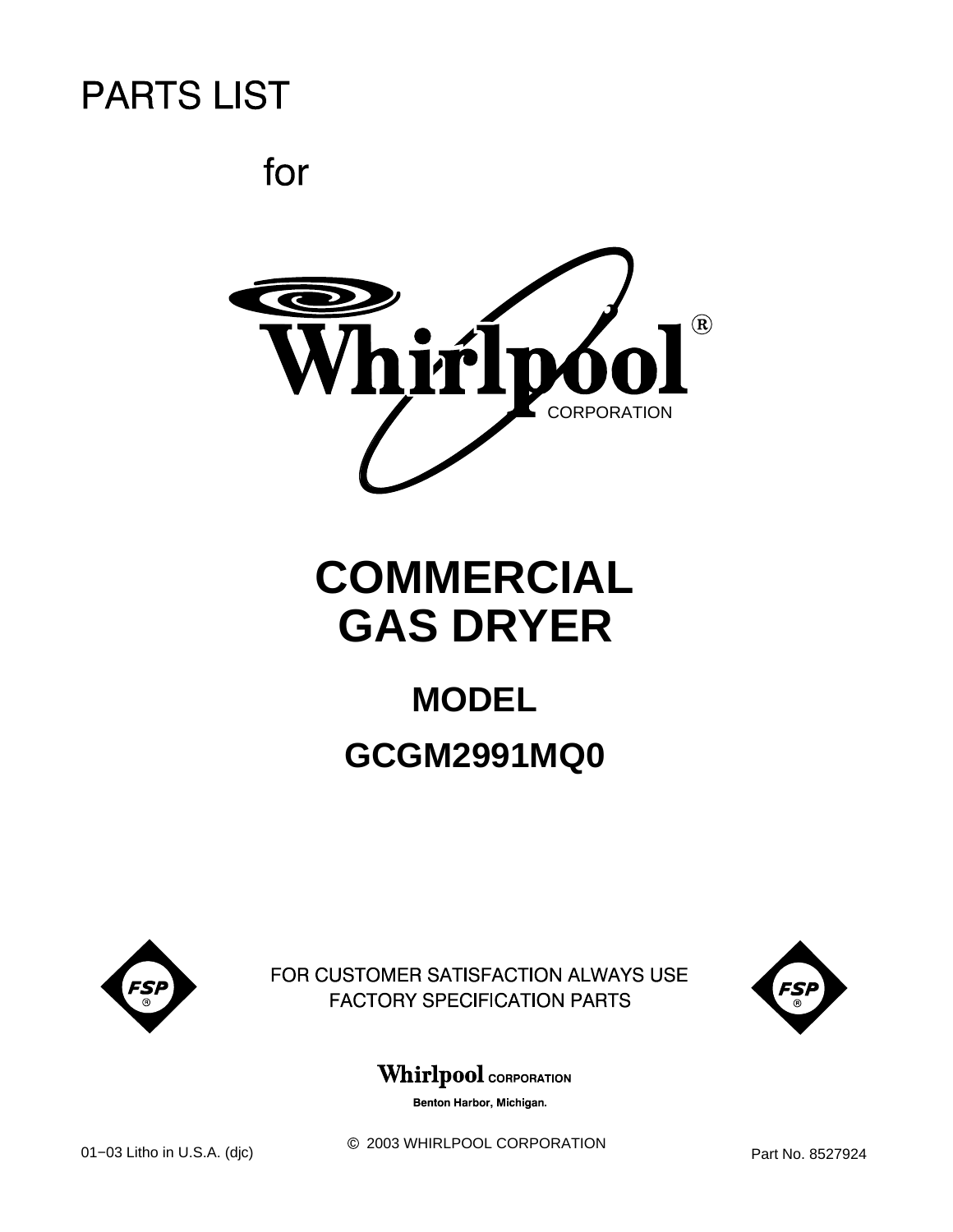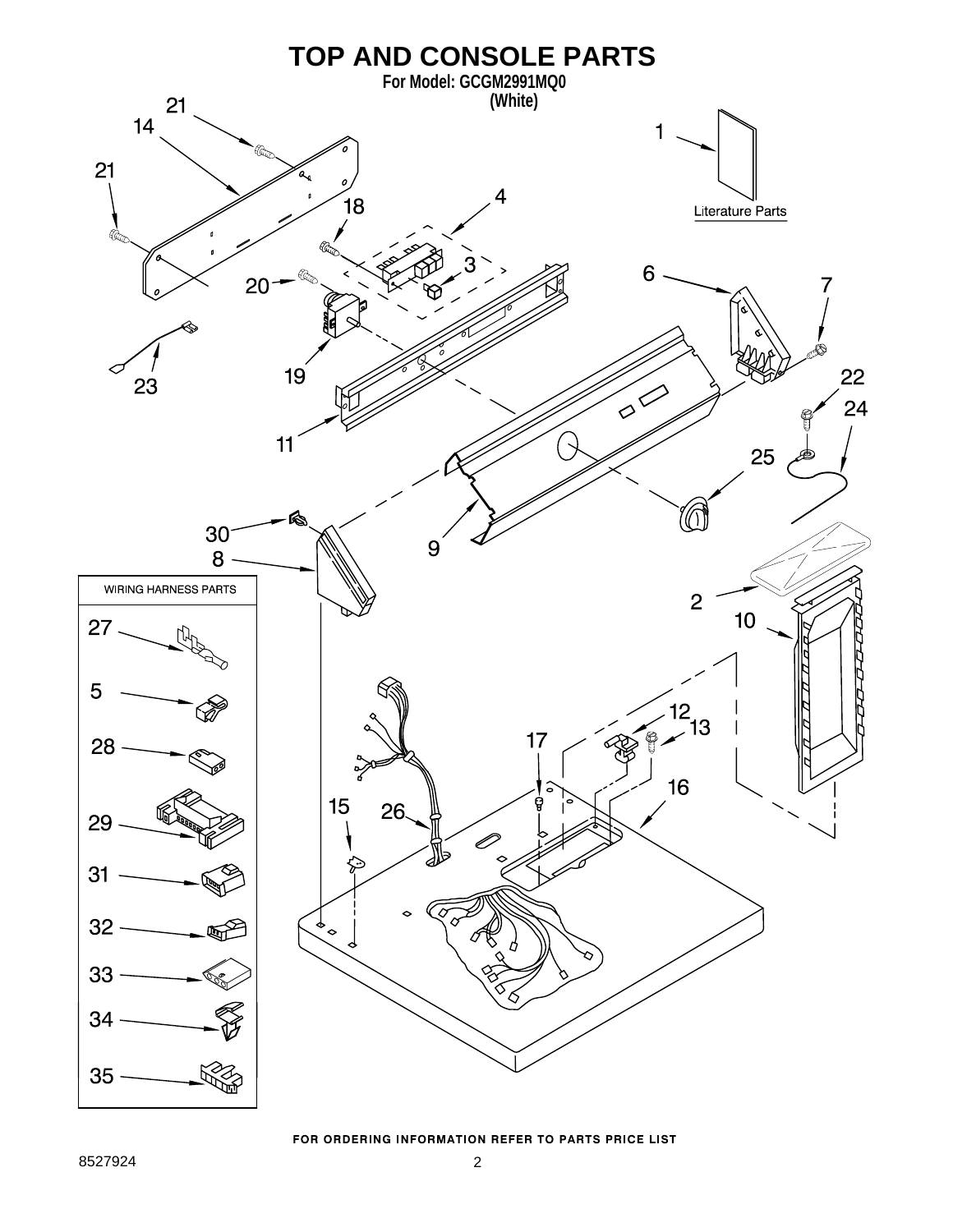### **TOP AND CONSOLE PARTS**

### **For Model: GCGM2991MQ0**

**(White)**

| Illus.<br>No.                                            | Part<br>No.                                                                                           | <b>DESCRIPTION</b>                                                                                                                                                                    |
|----------------------------------------------------------|-------------------------------------------------------------------------------------------------------|---------------------------------------------------------------------------------------------------------------------------------------------------------------------------------------|
| 1                                                        | LIT8527907<br>LIT8528203<br>LIT8527902<br>LIT8527924                                                  | <b>Literature Parts</b><br>Use & Care Guide<br>Wiring Diagram<br>Instructions,<br>Installation<br><b>Repair Parts List</b>                                                            |
| $\frac{2}{3}$<br>$\frac{4}{5}$<br>6<br>7<br>8<br>9<br>10 | 8283378<br>8316433<br>8316437<br>357572<br>3949737<br>97787<br>3949734<br>8527826<br>349639           | Cover, Lint Screen<br>Pushbutton<br>Switch, Pushbutton<br>Clip, Ground<br>End Cap (R.H.)<br>Screw, 11-16 x 3/4<br>End Cap (L.H.)<br>Control Panel<br>Handle & Lint<br>Screen Assembly |
| 11<br>12                                                 | 8527828<br>3978606                                                                                    | Bracket, Control<br>Hinge, L.H.                                                                                                                                                       |
| 13<br>14<br>15<br>16<br>17<br>18<br>19<br>20<br>21       | 3978605<br>688983<br>8066156<br>357213<br>8316630<br>297535<br>303921<br>3979596<br>3390646<br>693995 | Hinge, R.H.<br>Screw, 8-18 x 5/8<br>Panel, Rear<br>Nut, Push-In (2)<br>Top<br>Bumper, Lint Lid<br>Screw, 8-32 x 3/8<br>Timer<br>Screw, 8-18 x 5/16<br>Screw, Hex Head                 |
| 22                                                       | 339554                                                                                                | Screw<br>10-16 x 5/16                                                                                                                                                                 |
| 23<br>24<br>25<br>26                                     | 3393811<br>3393812<br>3398893<br>8529317<br>8299876                                                   | Wire, Jumper<br>Violet<br>Blue<br>Wire, Ground<br>Knob, Timer<br>Harness, Wiring                                                                                                      |
| 27<br>28<br>29                                           | 94614<br>717252<br>3395683                                                                            | (Complete)<br>Terminal<br>Receptacle, 2-Way<br>Connector                                                                                                                              |
| 30<br>31                                                 | 689559<br>3403498                                                                                     | (Motor)<br>Nut, Push In<br>Connector,<br>3-Position                                                                                                                                   |
| 32                                                       | 3403499                                                                                               | Connector,<br>2-Position                                                                                                                                                              |
| 33<br>34<br>35                                           | 3936144<br>3394427<br>3397269                                                                         | Connector<br>Clip, Harness<br>Connector, Timer                                                                                                                                        |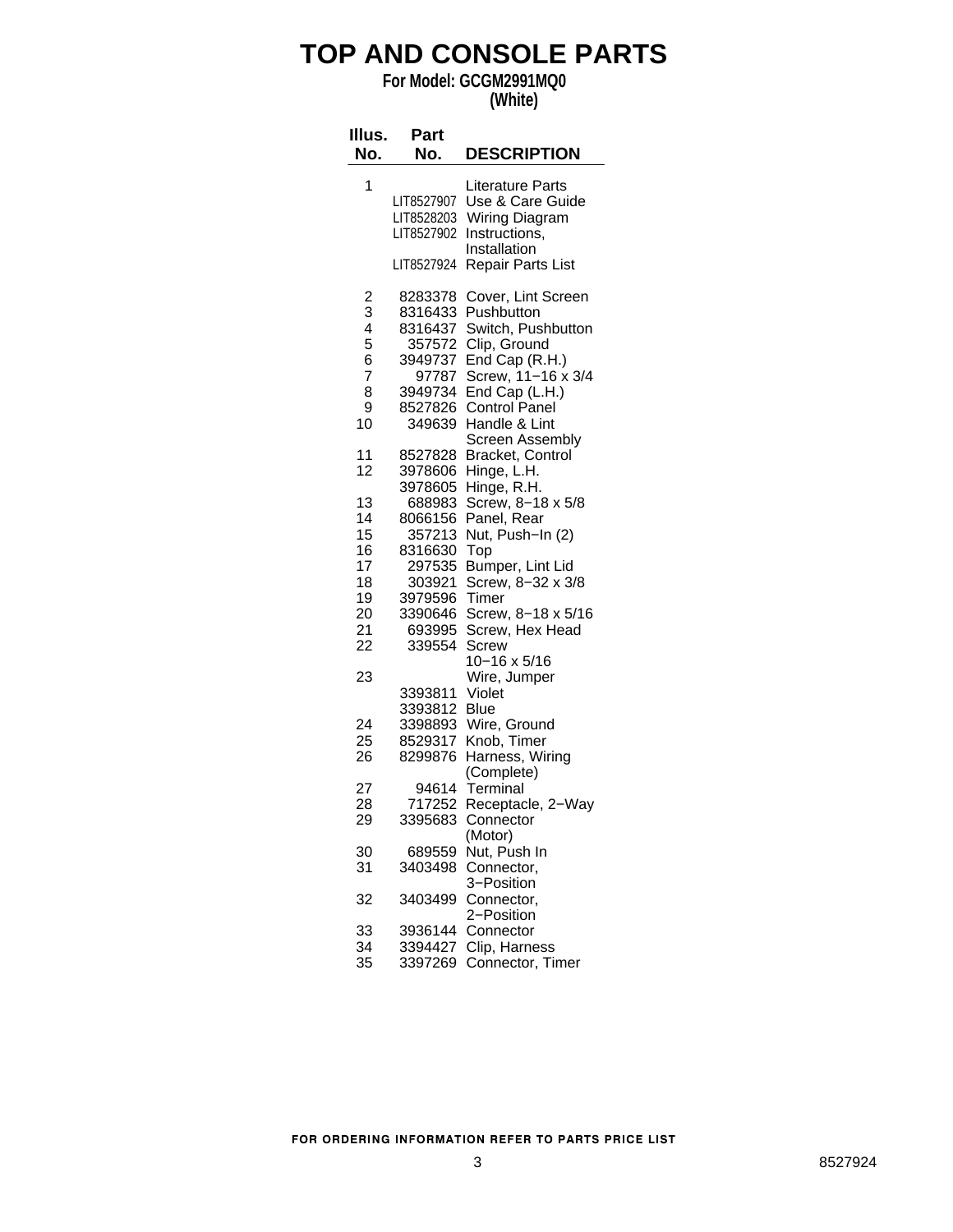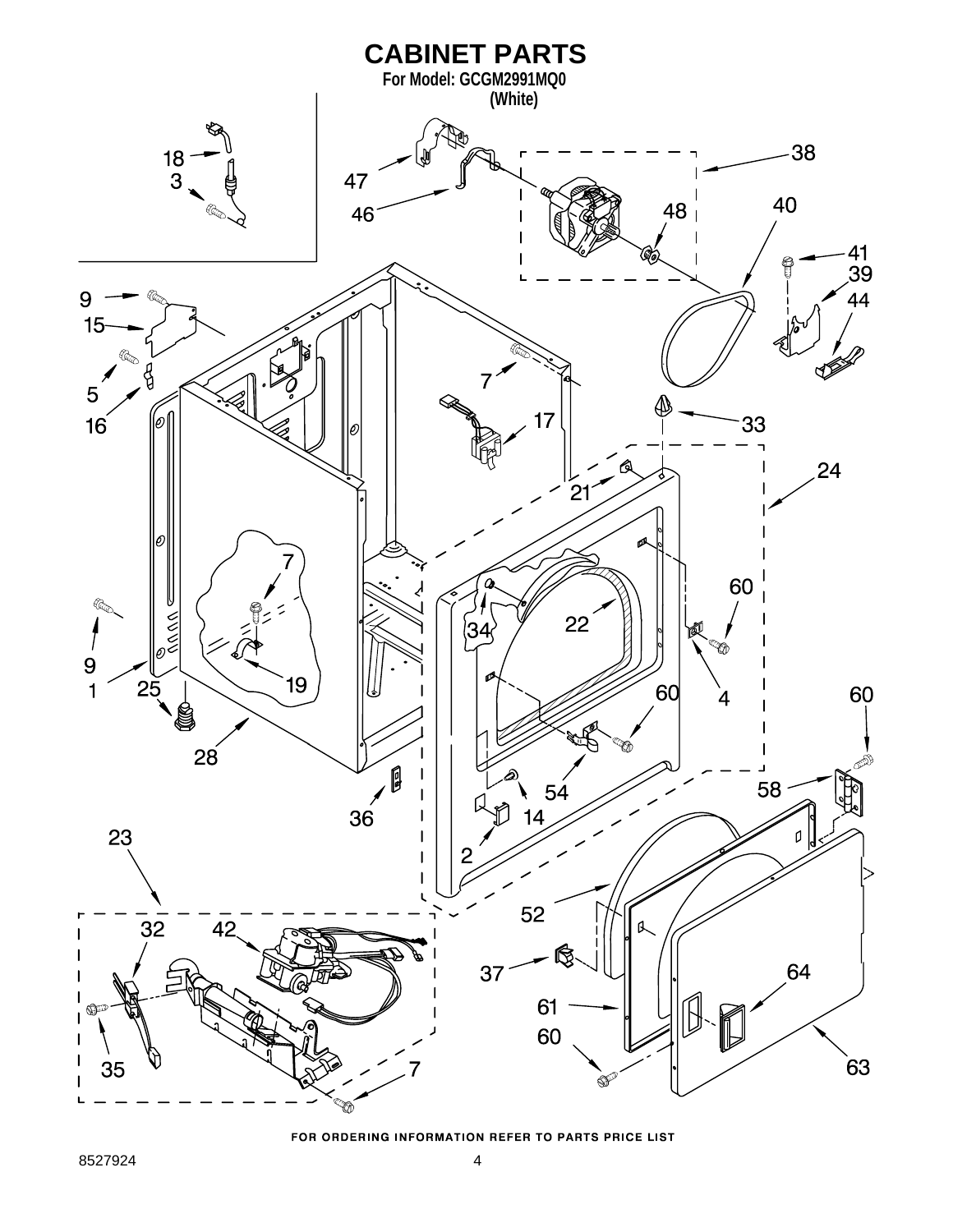## **CABINET PARTS**

**For Model: GCGM2991MQ0**

**(White)**

| Illus. | Part          |                           | Illus. | Part    |                        | Illus. | Part          |                          |
|--------|---------------|---------------------------|--------|---------|------------------------|--------|---------------|--------------------------|
| No.    | No.           | <b>DESCRIPTION</b>        | No.    | No.     | <b>DESCRIPTION</b>     | No.    | No.           | <b>DESCRIPTION</b>       |
|        |               | 3396805 Panel, Rear       | 23     | 3401771 | <b>Burner Assembly</b> | 38     |               | 8538262 Motor Assembly,  |
| 2      |               | 3394975 Plug, Front Panel |        |         | (60 Hz.)               |        |               | 60 Hz.                   |
| 3      |               | 697776 Screw, Ground      |        |         | (Refer to Pages        | 39     |               | 348780 Base, Motor       |
|        |               | $10 - 32 \times 5/8$      |        |         | 8 & 9 For Further      | 40     |               | 8066065 Belt, Drive      |
| 4      |               | 3403630 Plug, Strike      |        |         | Breakdown)             | 41     | 3400500 Bolt, |                          |
| 5      | 388326 Screw, |                           | 24     | 3403447 | <b>Front Panel</b>     |        |               | $5/16 - 18 \times 3/4$   |
|        |               | $8 - 18 \times 1 - 1/4$   |        |         | Assembly               | 42     |               | 3401775 Valve, Gas       |
| 7      |               | 343641 Screw, 10-16 x 1/2 | 25     | 3392100 | Foot, Plastic          |        |               | (Complete)               |
| 9      |               | 693995 Screw, Hex Head    |        |         | 279810 Foot - Optional |        |               | 60 Hz.                   |
|        |               | $8 - 18 \times 3/8$       |        |         | (Extended Length       | 44     | 3394332       | Idler & Slide            |
| 14     |               | 3404413 Plug, Hinge Hole  |        |         | Package Of 2)          |        |               | Assembly                 |
| 15     |               | 3396795 Cover, Block      |        |         | (Not Included)         | 46     |               | 660658 Clip, Motor       |
| 16     |               | 238088 Hinge, Top (2)     | 28     | 8530603 | Cabinet                | 47     |               | 3404162 Clamp, Motor     |
| 17     |               | 3406109 Door Switch       | 32     | 686590  | Ignitor                | 48     |               | 3394341 Pulley, 60 Hz.   |
|        |               | Assembly                  | 33     |         | 690363 Lock, Front Top | 52     |               | 3405246 Seal, Door       |
| 18     |               | 3401401 Cord, Power       | 34     | 685203  | Clip, Felt Pad (2)     | 54     |               | 3403431 Strike, Door     |
| 19     | 341029        | Clamp, Pipe               | 35     |         | 3393909 Screw & Washer | 58     |               | 3405514 Hinge, Door      |
|        |               | (Rear)                    | 36     | 3394083 | Clip, Front Panel      | 60     |               | 342055 Screw, 8-18 x 1/2 |
| 21     |               | 98234 Clip, Ground (2)    | 37     | 690081  | Catch, Door            | 61     |               | 3402341 Door, Rear       |
| 22     | 3406129       | Seal & Bearing            |        |         | Assembly               | 63     |               | 3402335 Door, Front      |
|        |               | Assembly                  |        |         |                        | 64     |               | 3405184 Handle, Door     |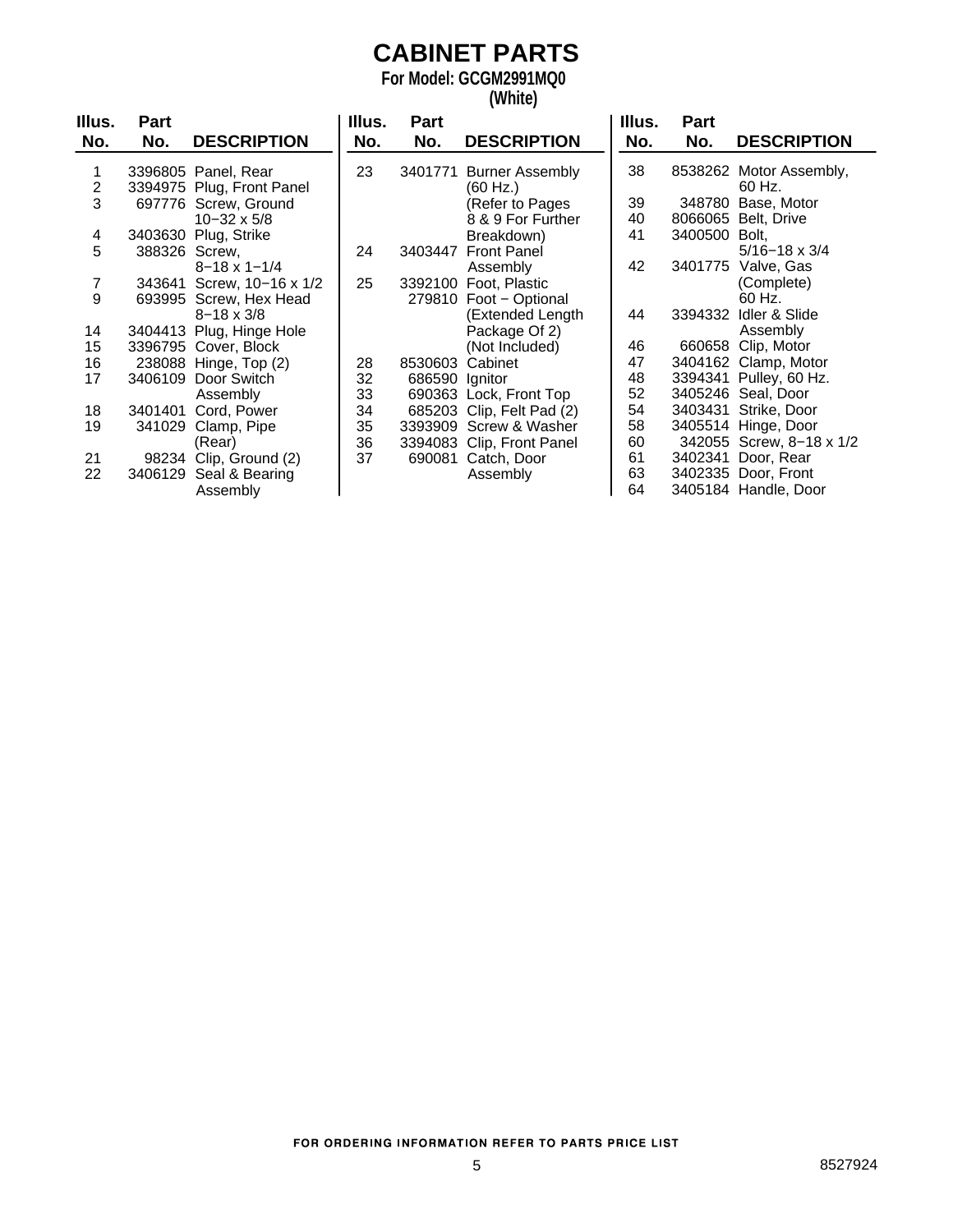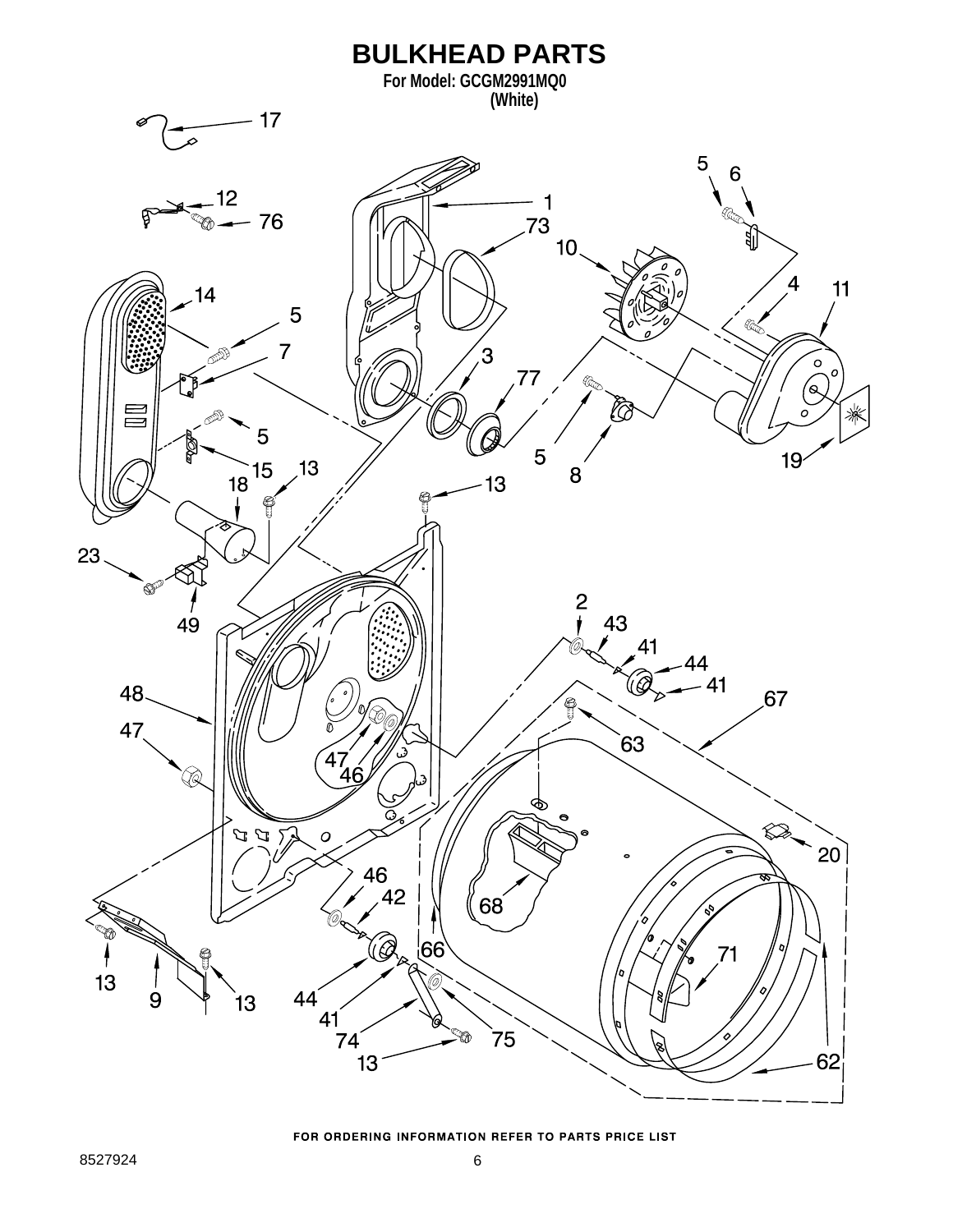## **BULKHEAD PARTS**

**For Model: GCGM2991MQ0 (White)**

| Illus.<br>No. | Part<br>No.  | <b>DESCRIPTION</b>         | Illus.<br>No. | Part<br>No. | <b>DESCRIPTION</b>      | Illus.<br>No. | <b>Part</b><br>No. | <b>DESCRIPTION</b>       |
|---------------|--------------|----------------------------|---------------|-------------|-------------------------|---------------|--------------------|--------------------------|
|               |              | 348368 Lint Chute Assembly | 14            |             | 8530285 Box, Heater     | 47            |                    | 3359452 Nut, 3/8-16      |
| 2             |              | 3388703 Washer-Support     | 15            | 3403140     | Thermostat,             | 48            |                    | 3403410 Bulkhead         |
| 3             | 347139       | Seal, Lint                 |               |             | High Limit              | 49            |                    | 338906 Sensor, Radiant   |
|               |              | Chute                      |               |             | $205^{\circ}$ F         | 62            |                    | 692526 Ring, Bearing     |
| 4             |              | 3390647 Screw, 8-18 x 1/2  |               |             | (96°C)                  | 63            |                    | 97787 Screw, 11-16 x 3/4 |
| 5             |              | 90767 Screw, 8-18 x 3/8    | 17            | 3401707     | Wire, Jumper            | 66            |                    | 3406130 Seal, Rear       |
| 6             |              | 3392519 Fuse, Thermal      | 18            |             | 8066049 Funnel, Burner  | 67            |                    | 695587 Drum Assembly     |
|               | 280010 Kit.  |                            | 19            |             | 3394196 Seal, Blower    | 68            | 692490             | Baffle, Drum             |
|               |              | Thermal Cut-Off            | 20            |             | 8066086 Drum Hole       |               |                    | (Wide)                   |
|               |              | (Includes                  |               |             | Plug                    | 71            | 3403636            | Baffle, Drum             |
|               |              | Illus. $15$ )              | 23            | 339554      | Screw, Sensor           |               |                    | (Narrow)                 |
| 8             |              | 3387134 Thermostat,        |               |             | To Funnel               | 73            | 339956             | Seal                     |
|               |              | <b>Internal Bias</b>       | 41            | 690997      | Ring, Tri               | 74            | 3976434            | Bracket, Support         |
| 9             |              | 3406022 Bracket, Bulkhead  | 42            | 3399506     | Shaft, L.H.             |               |                    | Shaft                    |
| 10            | 694089       | Wheel, Blower              | 43            | 3399507     | Shaft, R.H.             | 75            | 90296              | Clip                     |
| 11            |              | 3405016 Housing, Blower    | 44            |             | 3397588 Roller, Support | 76            |                    | 489463 Screw, 8-18 x 5/8 |
| 12            | 3398161 Clip |                            | 46            |             | 348197 Washer, Support  | 77            |                    | 696302 Shield, Exhaust   |
| 13            |              | 343641 Screw, 10-16 x 1/2  |               |             |                         |               |                    |                          |

### **OPTIONAL PARTS (NOT INCLUDED)**

#### **Illus. Part**

**No. No. DESCRIPTION**

#### **ACCESSORY PARTS**

279948 Kit, Dryer Repair 8522199 Kit, Dryer Vent Testing

#### **PAINT, TOUCH−UP (1/2oz.)**

#### 72017 White

#### **PAINT, PRESSURIZED SPRAY (12 oz.)**

350930 White 350938 Primer, Gray

#### **PAINT, TOUCH−UP (1 qt.)**

799344 White (Uncut)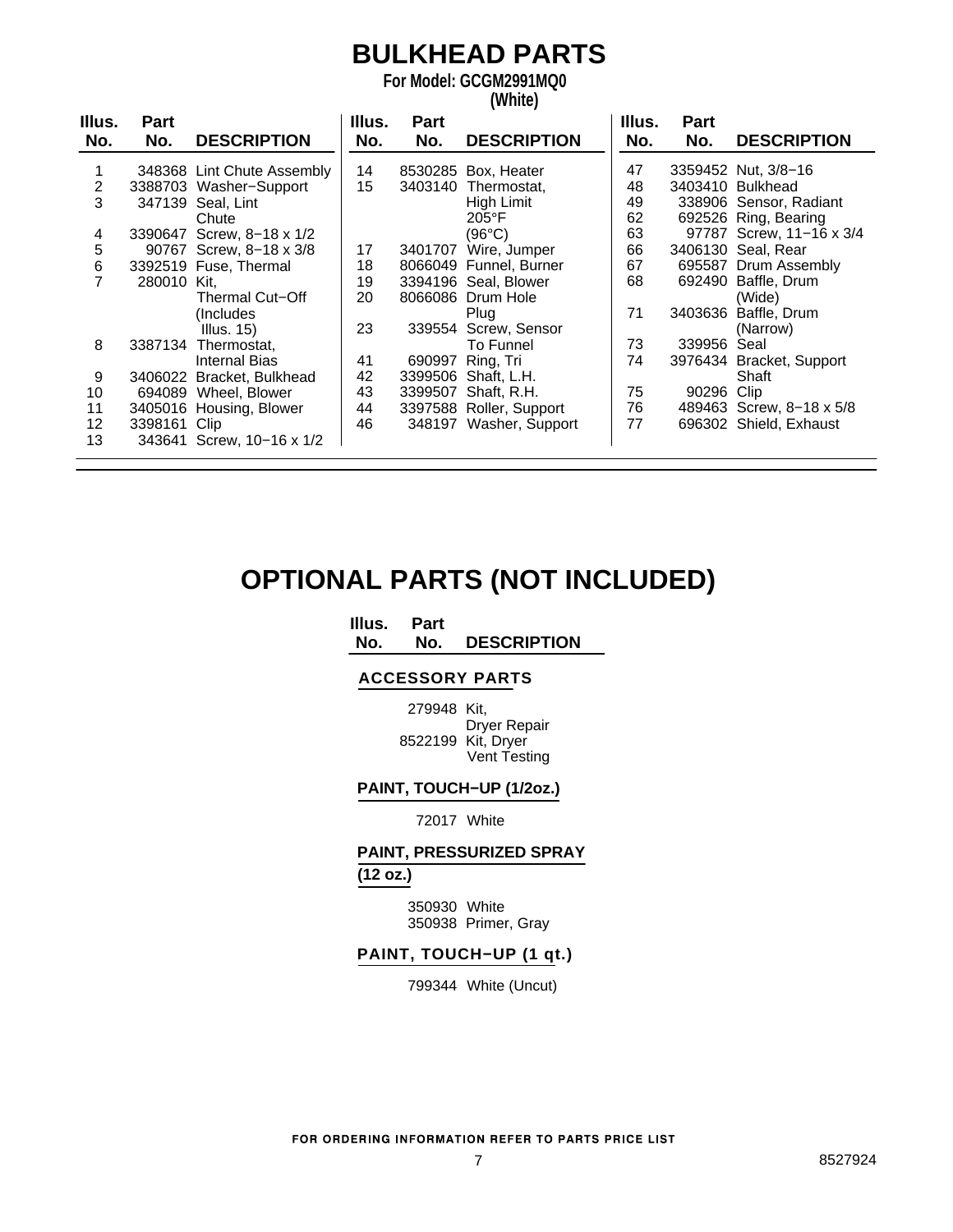### **3401771 BURNER ASSEMBLY**

**For Model: GCGM2991MQ0**

**(White)**

USE WITH TYPE 1 - NATURAL, TYPE 2 - MIXED, TYPE 3 - MANUFACTURED  $\mathbf{1}$ AND TYPE 4 - LIQUEFIED PROPANE AND BUTANE GASES